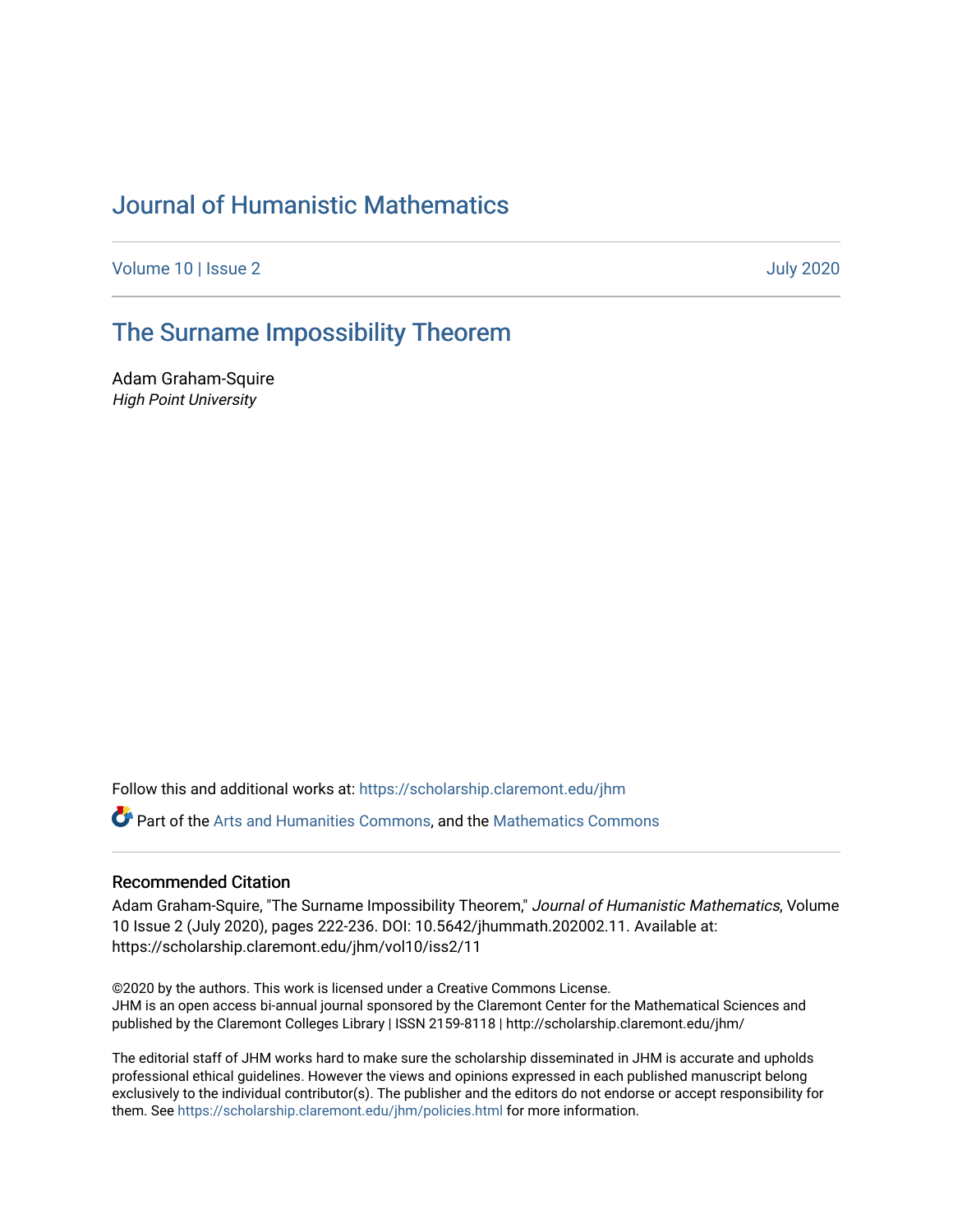# The Surname Impossibility Theorem

# Cover Page Footnote

I would like to thank my wife, Anne Beatty, for many painstaking hours helping me through the thought process of deciding how to name our children, as well as her expertise in copy-editing. Without her help, this would be a poor product indeed.

This work is available in Journal of Humanistic Mathematics:<https://scholarship.claremont.edu/jhm/vol10/iss2/11>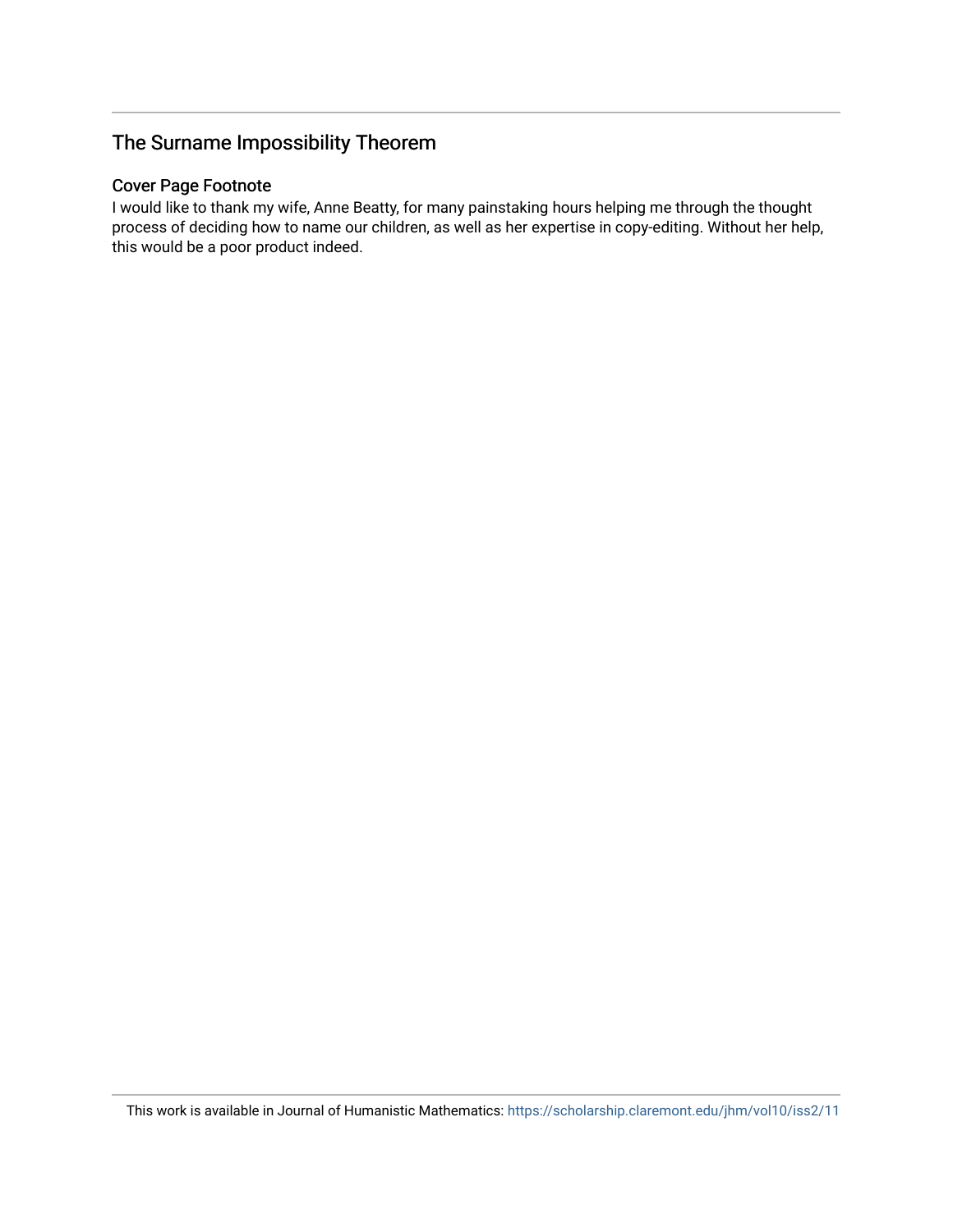# The Surname Impossibility Theorem

Adam Graham-Squire

Department of Mathematical Sciences, High Point University, North Carolina, USA agrahams@highpoint.edu

## Synopsis

The Surname Impossibility Theorem offers solace to anyone who has struggled in the quagmire of choosing a surname for a child. I posit that it is impossible to find a method for giving a child a surname that satisfies the important criteria of being traditional, aesthetically pleasing, ancestor-respecting, non-sexist, genderneutral and non-heterosexist. My mathematical approach defines what those criteria would mean and analyzes different naming systems to conclude that no method could satisfy all criteria. In the same way that Arrow's Impossibility Theorem proved that no voting method can satisfy all criteria for a fair election, I prove the impossibility of choosing a perfect surname.

Keywords: impossibility theorems, creativity.

#### 1. Introduction

Perhaps the earliest childhood indication of my future as a mathematician was my sincere belief that everyone else was doing things the wrong way, and needed to listen to my instructions. Nowhere was this conviction more prominent than in regard to surnames; I have a hyphenated last name, and it did not make sense to me why other people had only one last name. Did their parents both just happen to have the same last name when they were married? And if not, where did that other last name go? How can you have one surname but two parents? As I grew older, I came to better understand the nuanced complications of marriage and children. Although my mathematical training lends itself to more rigid and well-defined constructs, that training also gave me a lens through which I view much of the world.

[Journal of Humanistic Mathematics](http://scholarship.claremont.edu/jhm/) Volume 10 Number 2 (July 2020)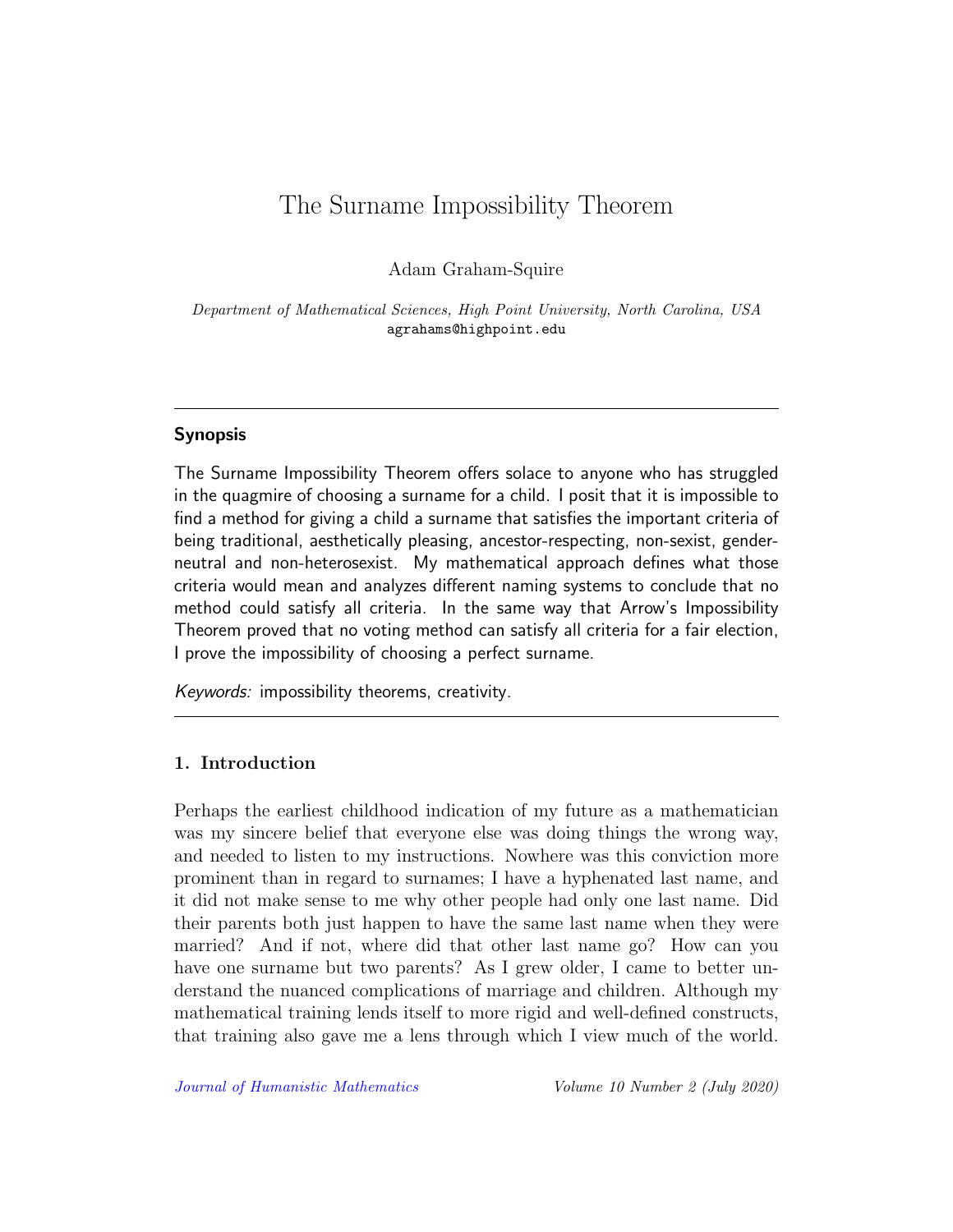This paper is an examination of my creative process in using that lens to prove the inherent impossibility of a "perfect" naming system.

# 2. Creativity in Mathematics

When I think of creativity in mathematics, what first comes to mind is unusual applications of math. My training in theoretical math has profoundly changed the way I view the world, and I often apply concepts and techniques from my mathematical training in places where they may not initially appear to fit. However, in these unconventional applications, a conceptual idea from mathematics can still be illuminating, though perhaps less satisfyingly conclusive, than a typical mathematical proof. The creativity lies in using just enough of a mathematical concept or process to give some level of clarity to a real-world challenge.

For example, when studying evolution as an undergraduate, it helped me to "prove" it by creatively applying the concept of mathematical induction. If the geologic record shows that animals have changed in some way in the past (base step), and we can demonstrate that animals can evolve, currently, to adapt to their surroundings (inductive step), then mathematical induction verifies the validity of evolution. The proof is not precise, for a number of reasons: induction is discrete and evolution is continuous, and the geologic record does not guarantee any evolutionary steps, to name just two. Yet mathematical induction did help me conceptualize evolution. Math can become a creative vehicle for thinking through problems in all sorts of nonmathematical arenas. As an example of this approach, I will demonstrate how impossibility theorems provided me with clarity about the best way to name a child.

## 3. Impossibility Theorems

Heisenberg's uncertainty principle is arguably the most famous impossibility theorem in science and mathematics, and it was my first introduction to the idea of provable impossibility. Loosely speaking, the uncertainty principle states that, at any particular moment in time, it is impossible to precisely know both the position and momentum of a quantum particle. Abel's impossibility theorem states that there is no *quintic* formula, or anything higher: the quadratic formula is one of the most well-known (and well-memorized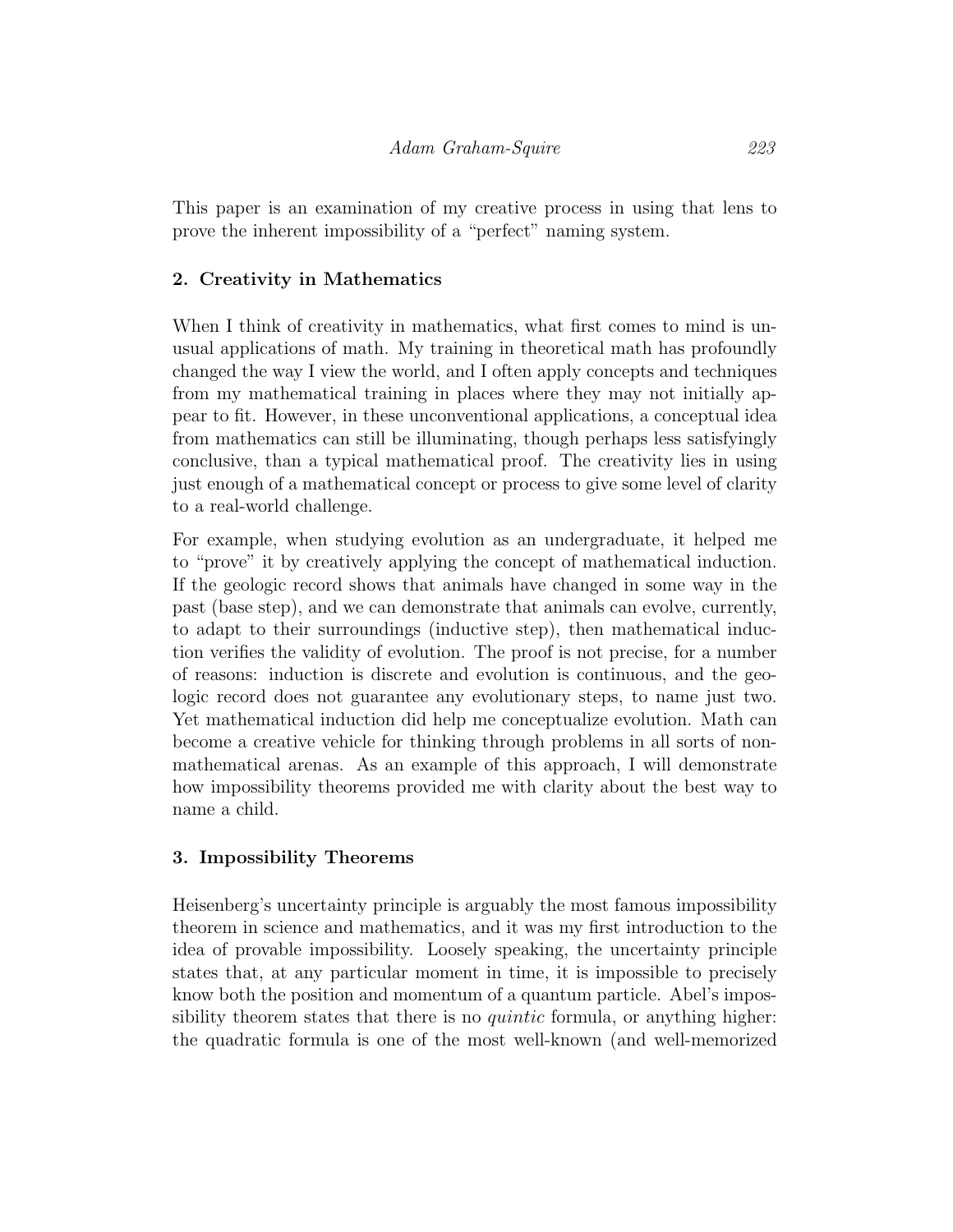and -harmonized, for that matter) formulas in mathematics, and there is a similar (more complicated) formula for third-degree polynomials, and even an extremely convoluted formula for a general solution to fourth-degree polynomials, but at that point it stops. I was struck by the audacity of that impossibility when I first learned about it in high school, and became even more interested in it in graduate school once I was able to understand the proof.

What sold me on impossibility, however, was voting theory and Arrow's impossibility theorem. Precisely, Arrow's theorem can be stated as:

"If we exclude the possibility of interpersonal comparisons of utility, then the only methods of passing from individual tastes to social preferences which will be satisfactory and which will be defined for a wide range of sets of individual orderings are either imposed or dictatorial." [\[2\]](#page-15-0)

Loosely, Arrow's theorem states that, with three or more candidates in an election, it is impossible to have a fair voting method. What I found most striking about Arrow's theorem was twofold: both its method of proof and its applicability to real life. How does one prove something with terms like "satisfactory" that do not lend themselves to easy definition? Arrow's method was to find straightforward criteria that one would want in an ideal voting system, and then show that satisfying certain criteria necessarily resulted in failure of other criteria. Thus not all criteria could be met, so a perfect voting system is impossible. I now teach a course in which we investigate impossibility concepts involving voting theory [\[2\]](#page-15-0), gerrymandering [\[1\]](#page-15-1), and apportionment [\[3\]](#page-15-2).

I first learned about instant runoff voting (a ranked-choice voting system) from a friend, a voting system which seemed to be a clear improvement over single, nontransferable vote systems common in the US. Soon after, I taught a math course in which we covered the mathematics of ranked voting systems, culminating in Arrow's theorem. An idea (ranked-choice voting) that at first seemed attractive now seemed much less so, as did every other voting system. After that first disappointment, however, I began to see Arrow's theorem, and impossibility theorems in general, as less of a limitation and more of an opportunity; impossibility frees one from trying to find a "perfect" option, and allows for discussion about which qualities are most important for a particular system. I have always appreciated mathematics for its logic and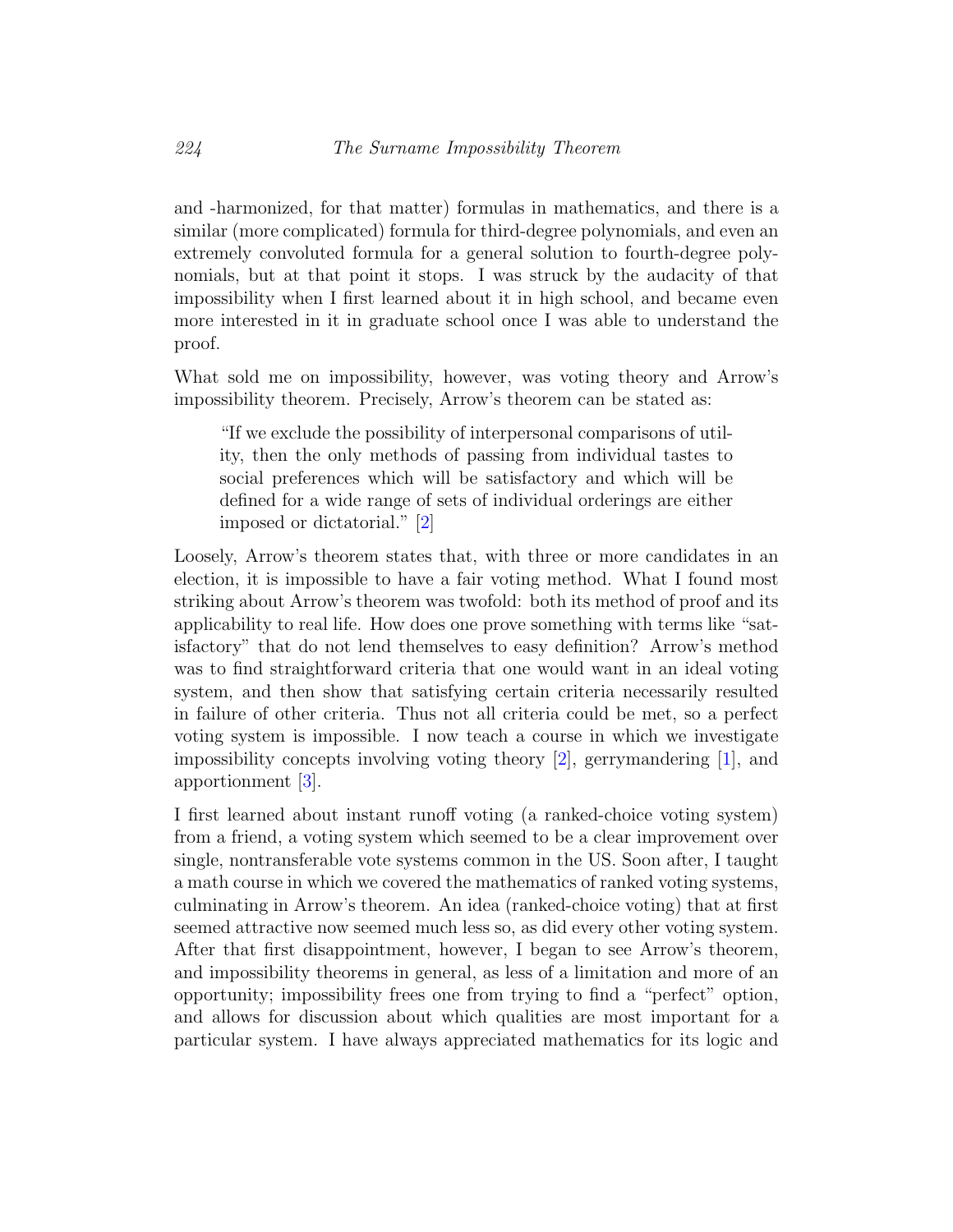clarity, and been frustrated with how the real-world rarely conforms to the same kind of logic and clear-cut definitions–impossibility theorems, viewed correctly, are a bridge between the perfection of math and the muddiness of society.

Since I routinely look for mathematical constructs in everyday life, I began to wonder if undiscovered, unstated impossibility theorems lie at the heart of many conflicts. This initiated my creative endeavor to apply impossibility theorems to real-world issues–could political or interpersonal debates be reframed mathematically? In how many situations are our "values" really just the most desirable criteria for a system in which it is impossible to have all criteria satisfied? When my wife became pregnant with our first child, and our seemingly intractable surname negotiations began in earnest, I realized I could potentially use mathematics to put to rest my childhood qualms about last names. I began my search for a Surname Impossibility Theorem.

## 4. (Sur)naming systems

As with any new form of mathematics, one challenge is to create precise definitions. We first define what we mean by a surname method:

Definition 1. A surname (or *family* name) is the name passed down to a child from their parents.

In contrast to a given (or first) name, which a person typically goes by, or middle name, a surname represents "who you come from" as opposed to "who you are." In cultures of European heritage the surname is typically listed second, with the given name first. In many Asian cultures, however, the surname is listed first and the given name second.

Definition 2. A surname method (or surname system) is a rule that works, equally for each generation, to give a child a surname.

As a non-example, suppose two people with single surnames give their child both of their surnames, hyphenated. Those people are not necessarily following a surname method. The child cannot follow the same system as their parents, because the child now has two surnames instead of one.

My goal was to further define what criteria one would want in an ideal surname, definitions precise enough that one could prove whether a surnaming method satisfied or failed the criteria. I started by investigating two examples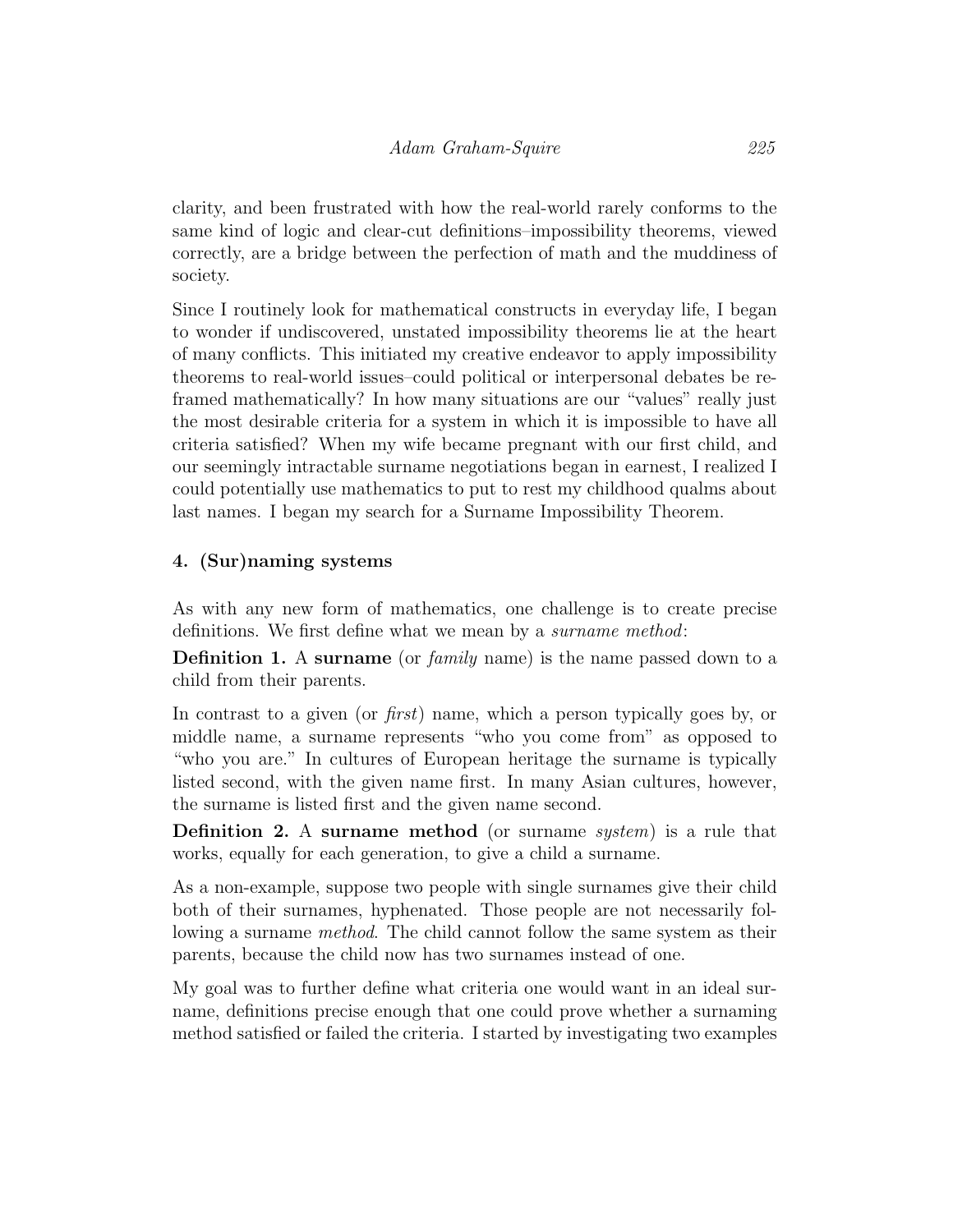of common surnaming methods, illuminating the benefits and drawbacks of each system, and then using those benefits and drawbacks to define general criteria for an ideal surname. The two systems are described below. I should note that my focus is on surnames for *children*, as opposed to married-couple surnaming systems. Much of the discussion overlaps, but there are some key differences, which I will discuss later.

#### 4.1. Anglophone surname method

This method is common in the United States and many other countries across the world. Children simply receive the same surname as their father. This method has some benefits—it is simple and aesthetically pleasing, since everyone has a single last name. It also has a long tradition of use and makes it easy to trace patrilineal lineages—for example, if you have the last name Hamilton, it is possible that you could trace your lineage back to one of the founding fathers of the United States. Lastly, if both parents have the same last name (it is common in the US, for example, for the wife to change her last name to her husband's last name when they are married) then everyone in the nuclear family has the same surname, which is beneficial for family identification.

On the other hand, the Anglophone method is patriarchal—the mother's (maiden) surname has no place in the system. If the wife does not change her name, then she will have a last name that does not match her children. Moreover, it is heterosexist—there is no clear way to apply the system for a family with two mothers or two fathers. While the Anglophone system does preserve some lineage, it only preserves one patrilineal line. Any surname attached to a mother, at any point, is lost.

#### 4.2. Hispanic surname method

The method common in many Hispanic cultures is that every child receives two family names, one from their father and one from their mother [\[4\]](#page-15-3). The Spanish word for such a family name is *apellido*, and I will use that term when describing this kind of system, to distinguish from methods that only use a single family name. Every person has one surname comprised of two apellidos, a patrilineal apellido and a matirilineal apellido. Parents pass down their patrilineal apellido to children, with the patrilineal apellido listed first and the matrilineal second. This has a number of benefits: it represents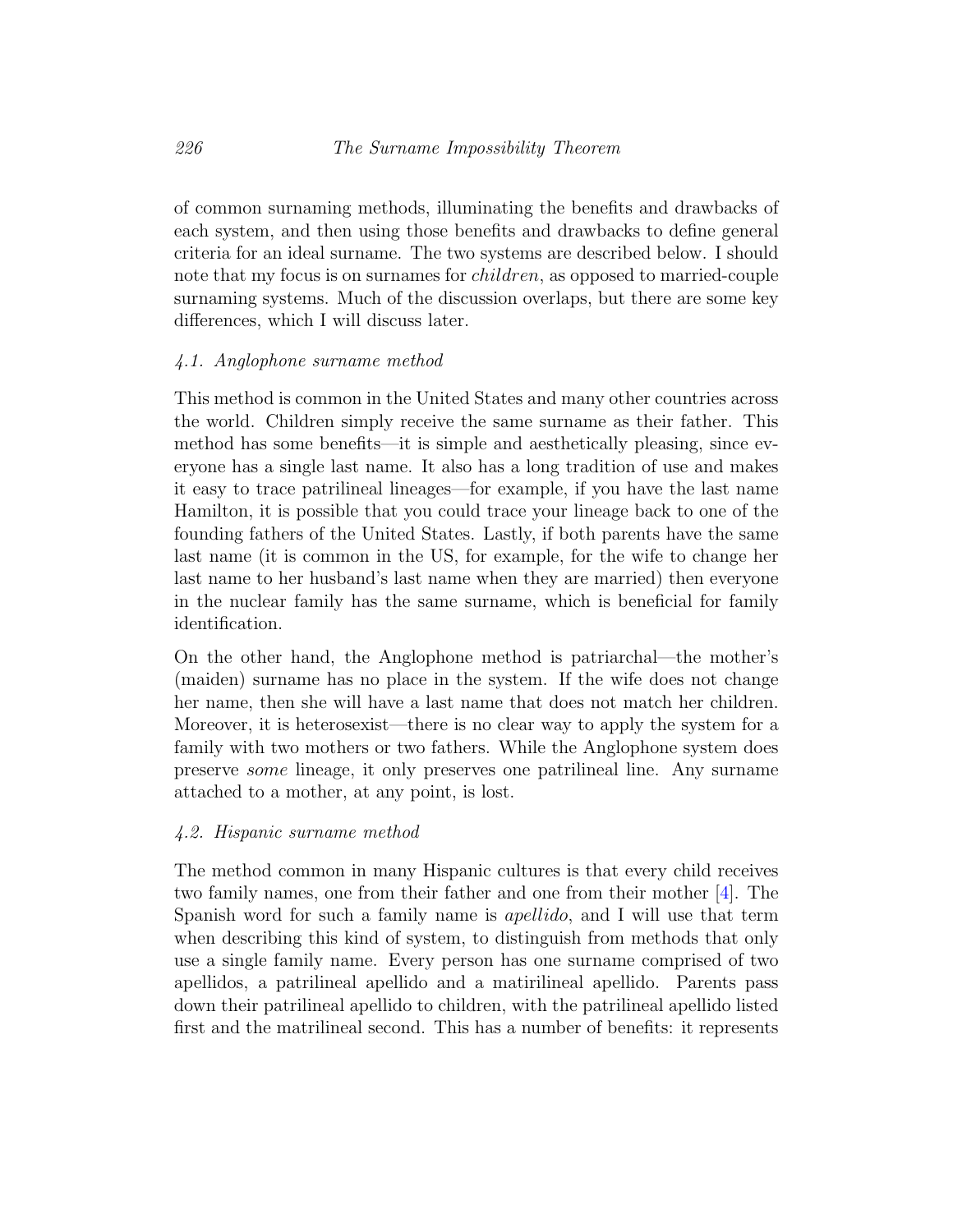both parents equally in the apellidos of the child, making it much easier to trace people's lineage. It is not heterosexist, as two men can both pass down their patrilineal apellidos to a child, as can two women.

The Hispanic system does have some drawbacks, however. Most importantly, the two apellidos do not always look or sound good together, and often lead to a very long surname. Because of this, in practice many people go by only one apellido (often the patrilineal). Similarly, it makes sense to connect the apellidos with a hyphen, but hyphenating last names is the fanny pack of naming systems—many people acknowledge its usefulness, but it is so aesthetically displeasing that few people opt for it. If the apellidos are not hyphenated, it can be confusing where the first and/or middle names end and where the last name begins [\[6\]](#page-16-0). While the system is certainly less sexist and heterosexist than the Anglophone system, it is always a patrilineal apellido that is passed down—so only male grandparents would have apellidos matching their grandchildren. In other words, the system is still patriarchal, it just takes two generations for the mother's (patrilineal) name to disappear. Similarly, while a homosexual couple would have no problem giving two apellidos to their children, those children would have either zero or two patrilineal apellidos, making it unclear which apellido to pass down to the next generation. The Hispanic system makes it easier to follow lineages, but some apellidos are still lost over time.

## 4.3. Other naming methods

There are many other methods of choosing surnames, of course. My goal is not to discuss every possible surnaming system, but merely to motivate the construction of good criteria for a surnaming system. With that said, below is a (non-exhaustive) list of potential surnaming systems, some of which are more commonly used than others. I will refer to these later when I create criteria for our ideal surnaming system:

- Anglophone system: all children take father's surname.
- Hispanic system: all children have two apellidos, one from each parent. Parents always pass down their patrilineal apellido, which is always listed first. For example, Rishi Garvey-Shah and Elizabeth Clayton-Ayres would have children with the surname Garvey-Clayton.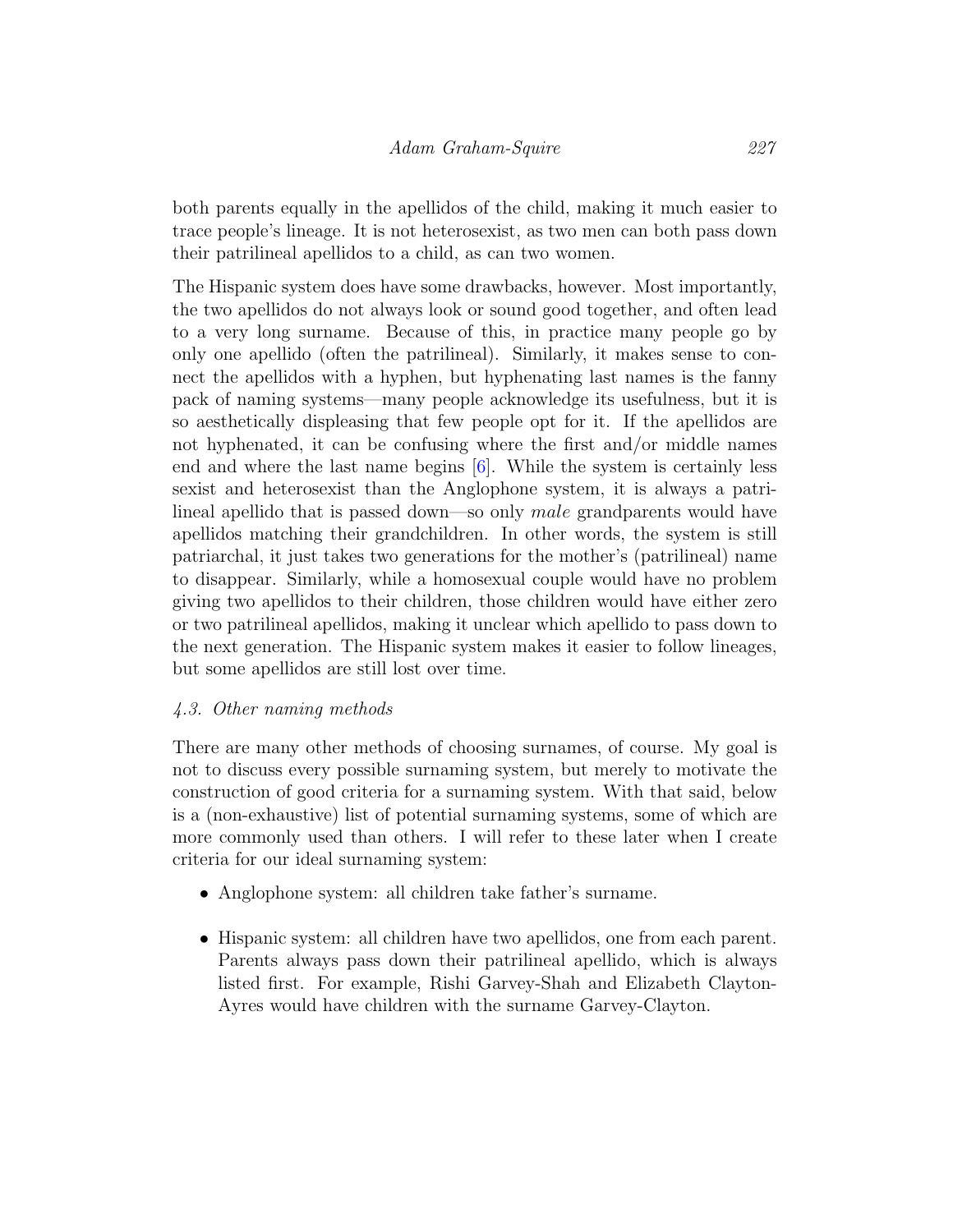- Modified Hispanic system: identical to traditional Hispanic system, except females pass down a matrilineal apellido and males pass down a patrilineal apellido. Rishi Garvey-Shah and Elizabeth Clayton-Ayres would have children with the surname Garvey-Ayres.
- Portmanteau system: Parents blend their surnames into a new surname for their children. For example, Wendy Lilliedoll and Alex Nord could have children with last name Lillienord or Nordiedoll.
- Alternating surnames: children's surnames alternate between the surnames of the parents. For example, all daughters could take the mother's surname and sons could take the father's surname.
- New surname: Parents create a new surname that all of their children would have. Thus Grace Stephens and Josh Olsen could give their children the surname Namaste.
- Surname of given names: Children are given two apellidos, which are the given (first) names of their parents. So Annie Lange and Susan Dickerson would have children with the surname Annie-Susan or Susan-Annie.

## 5. Definitions of criteria for an ideal surname method

Armed with the benefits and drawbacks above, I attempted to come up with precise definitions for criteria which would exemplify an ideal surnaming system. As the example surnaming methods demonstrate, though, many benefits and drawbacks do not fall into a black-and-white category, but instead a large grey area. For example, both Anglophone and Hispanic systems are sexist, but at varying levels, with the Hispanic system much less so. Similarly, a shorter name is likely to be more aesthetically pleasing and practical than a long combination of apellidos, but how does one quantify such things as aesthetics and practicality? Below are the definitions I created, with examples to help illustrate each one. These criteria are informed in part by research found in [\[5\]](#page-15-4).

An ideal surname method would satisfy all of the following criteria: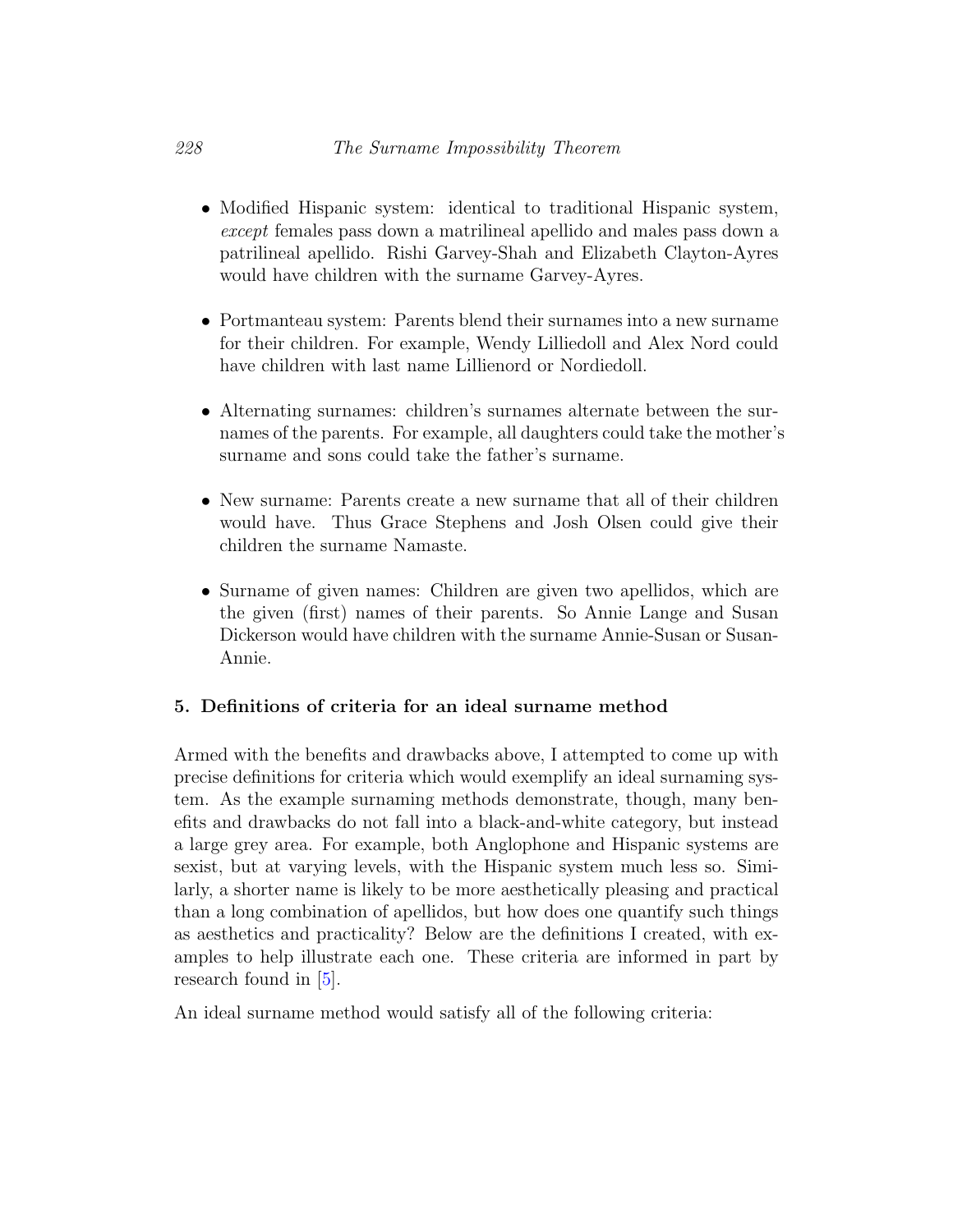- **Traditional**: The naming system is consistent with traditional practices for a particular culture. It should be noted, though, that if a large number of people begin to use a *nontraditional* surnaming method, that method would become more traditional. Both the Anglophone and Hispanic systems would be considered traditional in most parts of the world, and other methods nontraditional.
- Aesthetically pleasing and practical: The naming system produces surnames that are practical and aesthetically pleasing, both visually and vocally. In general, shorter names are considered more aesthetically pleasing than longer ones, and in particular a single surname is better than multiple apellidos. Similarly, having options is preferable to having a prescribed surname. There is no way to "prove" aesthetics or practicality. However, in names, as in design, something is considered more aesthetically pleasing if it is more efficient, and reducing length is the main way to be efficient with language. My impression is that society wants to shorten my hyphenated surname, whether it be through dropping one of my apellidos or not providing enough space on an internet form field for a longer surname.
- Ancestor-respecting: The naming system indicates the heritage from which the child comes. In other words, a child's first name is something chosen by the parents, but the surname is more of a linguistic manifestation of one's DNA—it represents who you are, not who you choose to be. Choosing a completely new surname would generally not be ancestor-respecting, whereas apellido systems respect the lineage of both parents as well as some grandparents and beyond.
- Sibling Matching: All siblings who are offsprings of the same set of parents have the same surname. Most surnaming methods satisfy this, with the Alternating Surname method being an exception.
- Egalitarian: The naming system works equally well with, and gives no favoritism to, any particular type of person or relationship. Thus the system should treat both parents equally, and more specifically should be:
	- Non-sexist: The naming system equally represents both mother and father's surnames. The Anglophone system would fail this cri-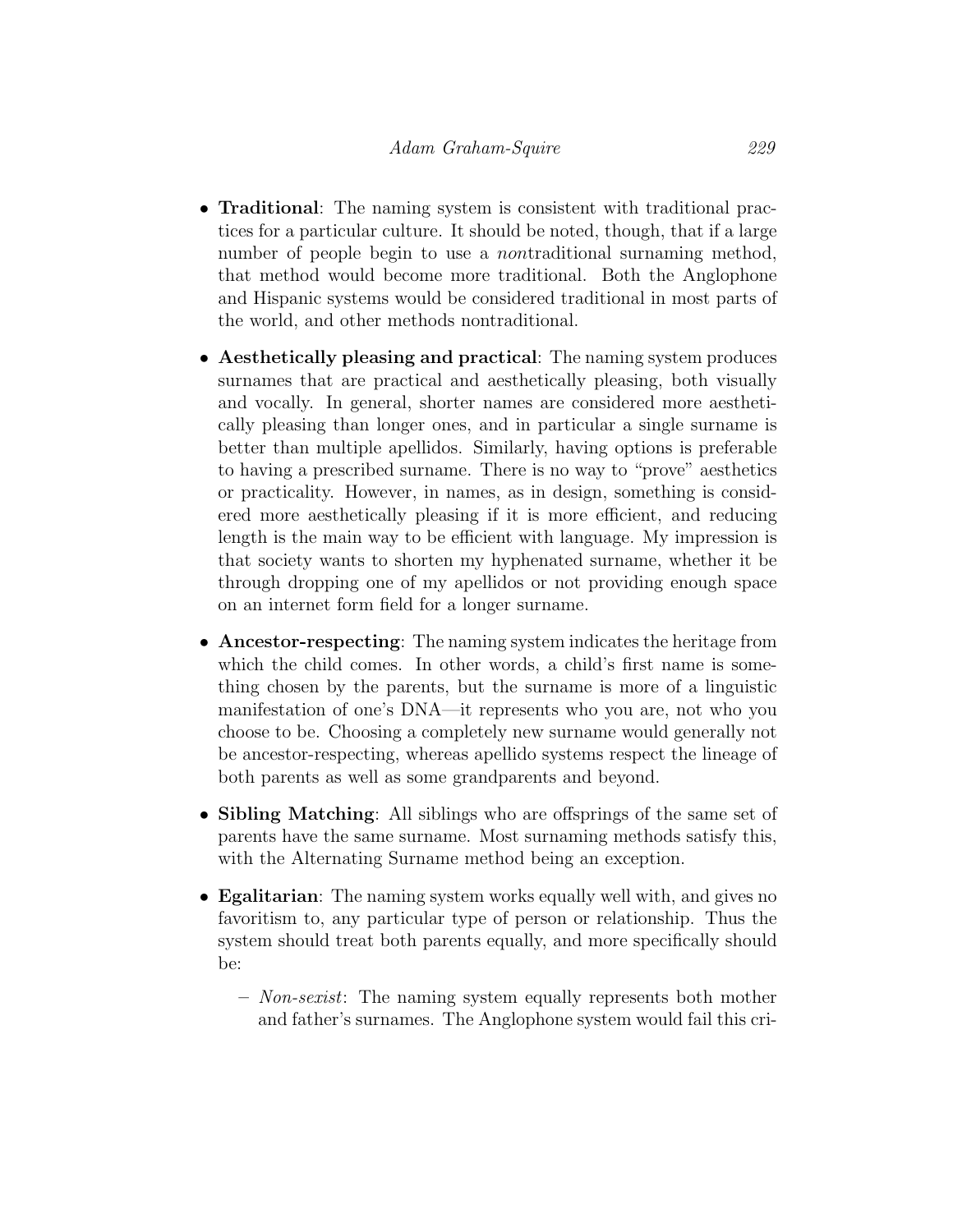terion, whereas the Hispanic system would satisfy it somewhat the Modified Hispanic system would satisfy it entirely.

- *Gender-neutral*: The naming system works the same regardless of gender, allowing for transgender/non-binary children. The Surname of Given Names method would satisfy this criterion, whereas Alternating surnames would fail it, because the surname given depends on the gender of the child.
- Non-heterosexist: The naming system works equally well for both heterosexual and homosexual parents. The Anglophone system fails this criterion, as homosexual couples would have zero or two patrilineal surnames. Apellido systems satisfy it in the first generation, but children will end up with zero or two matri/patrilineal apellidos, making it unclear what apellido the child should pass down. The Portmanteau system would satisfy this criterion completely, as there are no rules for how the surnames should be blended.

#### 6. Statement and Proof of Theorem

Theorem. (Surname Impossibility Theorem) It is impossible for a surname system to be ancestor-respecting, egalitarian, and aesthetically pleasing.

Proof. I will demonstrate that completely satisfying two of the criteria necessarily causes a failure of the third criterion.

• (ancestor-respecting  $\land$  egalitarian)  $\implies \neg$  (aesthetically pleasing):

In order to be ancestor-respecting, a surname must include full surnames of parents (and grandparents, ideally). To be egalitarian, a surname system must equally include the apellidos of both parents. By including multiple apellidos, the surname becomes longer and less aesthetically pleasing (for example, the Modified Hispanic system). Thus satisfying the criteria of being ancestor-respecting and egalitarian forces a surname method to fail aesthetically.

• (aesthetically pleasing  $\land$  ancestor-respecting)  $\implies \neg$  (egalitarian):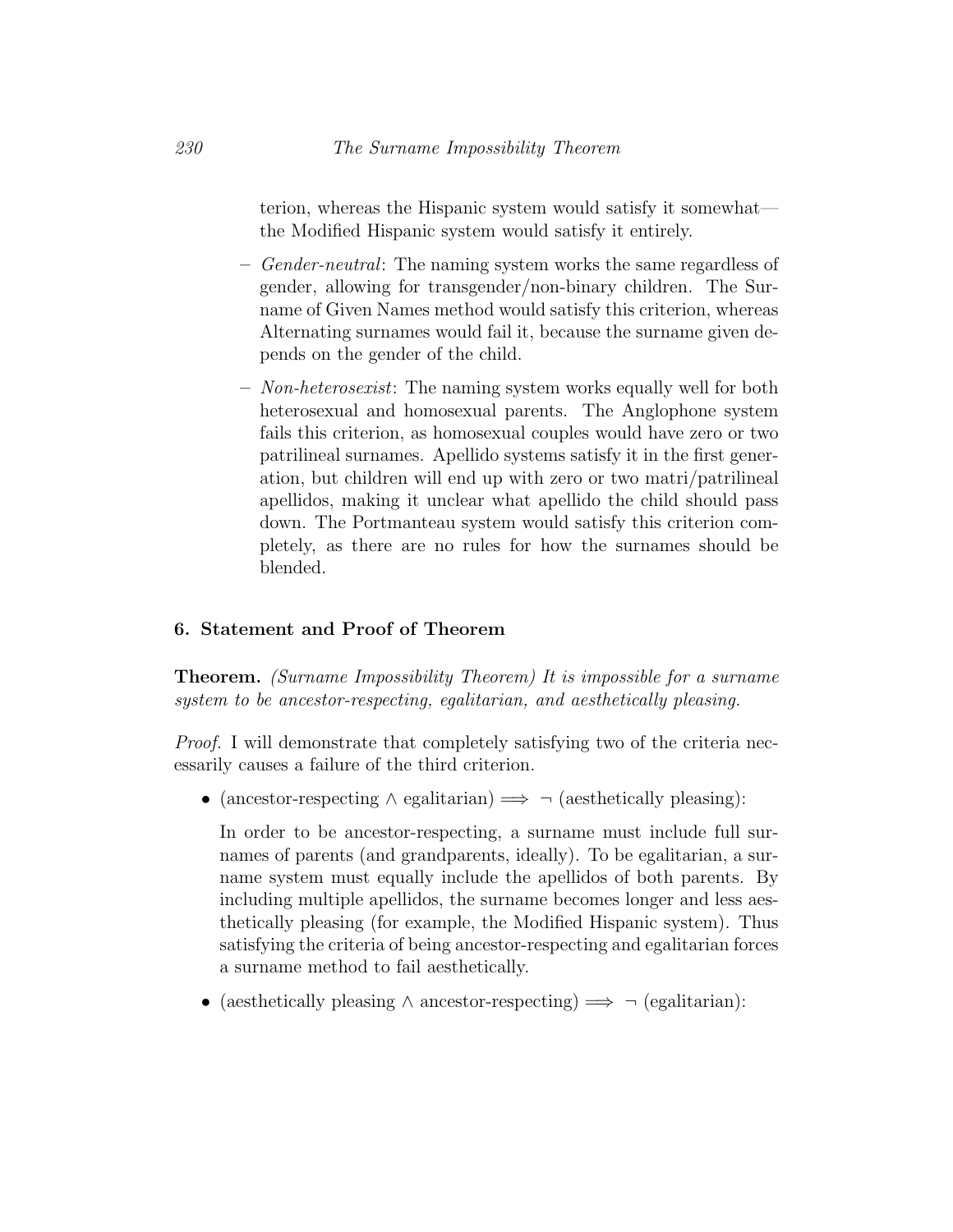A surname can be kept short (aesthetically pleasing) and respect ancestors to a certain degree. In order to remain short, the surname method must leave out some portion of the child's lineage and thus would fail to be egalitarian (the Anglophone system is an example of this).

• (egalitarian  $\land$  aesthetically pleasing)  $\implies \neg$  (ancestor-respecting):

An egalitarian and aesthetically pleasing (that is, short) surnaming system is possible, but in order to keep the surname relatively short, the surname cannot equally include apellidos from both parents. This means that the surname must change each generation, and thus cannot be ancestor-respecting (the New Surname system is a good example of this).

Satisfying any two of the three criteria will result in failure of the third criterion, thus no surname method can be aesthetically pleasing, ancestorrespecting, and egalitarian. It follows that no naming system can satisfy all ideal surname criteria.  $\Box$ 

# 7. Comparison of Surname Methods

For some surname criteria, it is clear whether a particular method fails or satisfies the criteria. For example, a method either treats both males and females equally, or it does not. Thus a method can clearly be found to satisfy or fail the criterion of being non-sexist. Other criteria, though, encompass a large grey area. For example, unless one intends to append every apellido of every ancestor to the surname of a particular child<sup>[1](#page-11-0)</sup>, no method can be completely ancestor-respecting. But there is a range as to how much a surname connects a child to parents, grandparents, and beyond. Thus for many criteria it is not about "fail" or "satisfy," but a question of the degree to which a given method satisfies the criteria. Especially since we have proved that no surname system can satisfy all criteria, the question changes from "what is the ideal surname method" to "which method does best amongst all the criteria?"

<span id="page-11-0"></span><sup>&</sup>lt;sup>1</sup> Just ask Pablo Diego Jose Francisco de Paula Juan Nepomuceno María de los Remedios Cipriano de la Santisima Trinidad Ruiz y Picasso how that works out.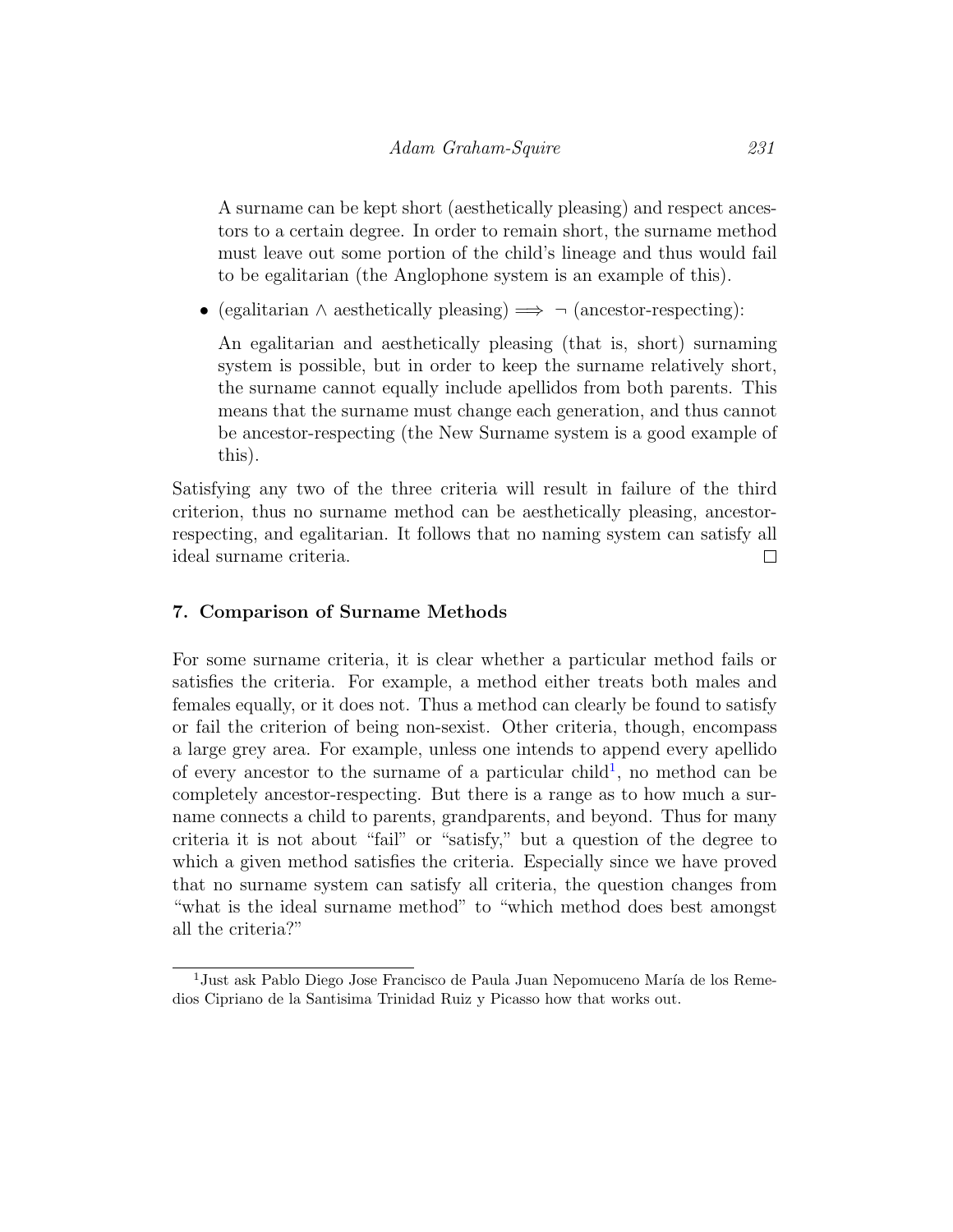To answer this question, it makes sense to give each method a score for each criterion. I chose to give integer scores between 0 and 3, with zero for a method that completely fails a criterion, three for a method that completely satisfies a criterion, and one or two for something in between. For example, in reference to the aesthetically pleasing criterion, the New Surname method scores a perfect 3 because parents can choose whatever name they want, and one would assume that they would choose a surname that is aesthetically pleasing to them. The Anglophone and Alternating methods both score a 2 because the resulting surnames would be relatively short, but there is also less choice involved in the surname, so they do not get the full score. Portmanteau and Given Name methods both score a 1, because they tend to be longer surnames, but not as long as the apellido methods (Hispanic and Modified Hispanic) which both score a 0 (I acknowledge that this scoring system is unnecessarily arbitrary and discrete, as well as somewhat subjective).

The table below summarizes my scores for the surname methods discussed in this paper:

|               | Traditional   Aesthetic | Ancestor | Matching | Egalitarian | Total |
|---------------|-------------------------|----------|----------|-------------|-------|
| Anglophone    |                         |          |          |             |       |
| Hispanic      |                         |          |          |             |       |
| Mod. Hispanic |                         |          |          |             |       |
| Portmanteau   |                         |          |          |             |       |
| Alternating   |                         |          |          |             |       |
| New Surname   |                         |          |          |             |       |
| Given Names   |                         |          |          |             |       |

A few comments about the table comparing surname methods:

- The table reinforces the conclusions of the Surname Impossibility Theorem, as every method has at least one criterion in which it scores a 0, and almost all methods have multiple criteria in which they score a 0 or 1 (the Modified Hispanic system being the only exception—it fails aesthetically, but scores a 2 or 3 on all other criteria).
- While the Anglophone and Hispanic systems score relatively well (tied for first place in total points), that is largely due to their high scores for being traditional. If any of the less traditional methods came to be in more common use, then their scores would increase.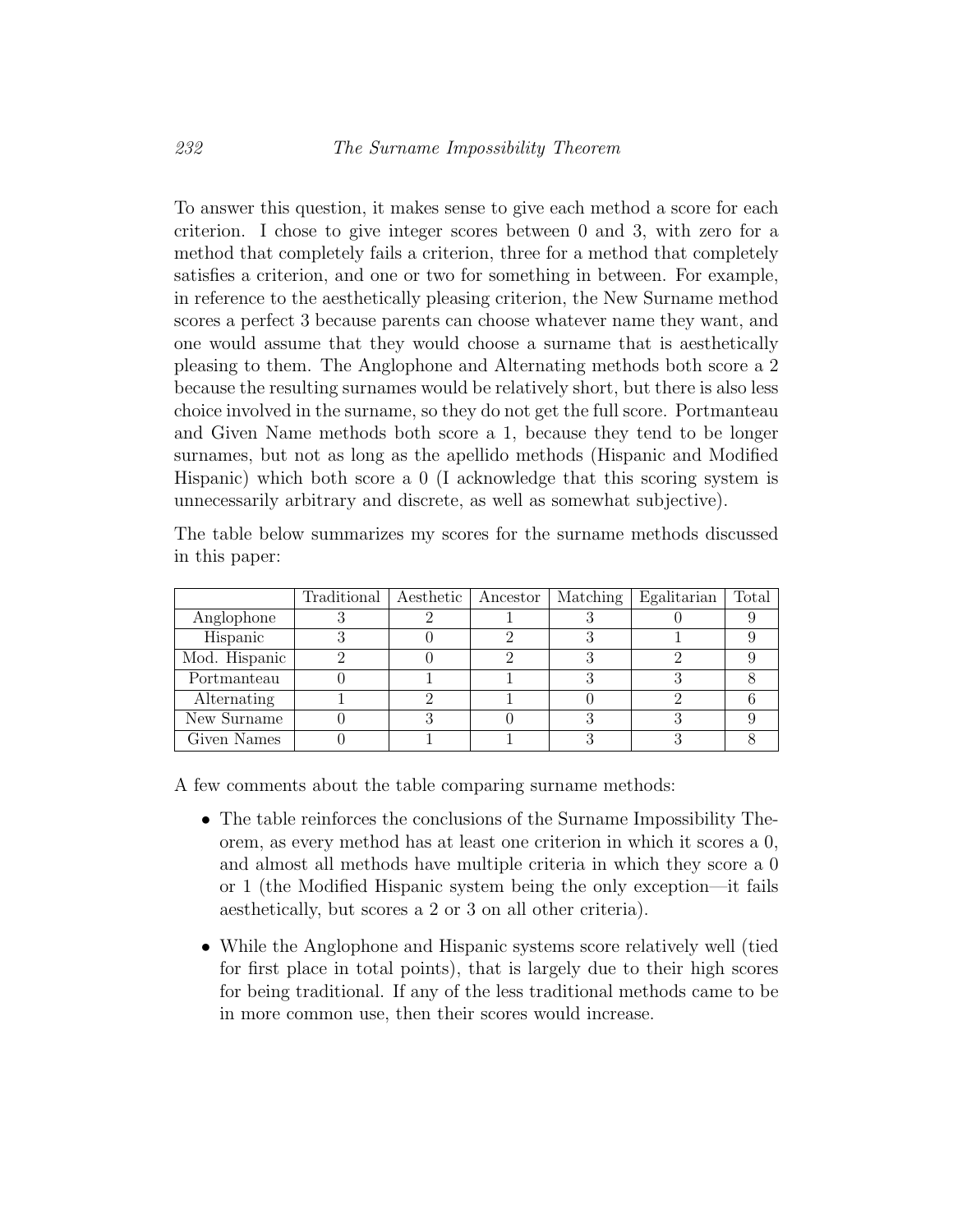- If the New Surname method were to become a more common method (and thus score a 3 for traditional), it would have the highest score of all methods. On the other hand, it is the only method that completely fails to be ancestor-respecting, which is one of the primary purposes of a surname.
- No method scores the maximum of 3 for ancestor-respecting, as no method preserves all ancestral apellidos.
- Although the Modified Hispanic system scores a zero for aesthetics, it should be noted that it does allow for some aesthetic variety that other methods may lack. Specifically, the order of the apellidos is not prescribed, so there is a choice of, for example, Finn-Johnson or Johnson-Finn. Similarly, one can choose to hyphenate, or not hyphenate and leave a space, or to combine the two apellidos without any space at all, but still capitalizing each apellido<sup>[2](#page-13-0)</sup>.

# 8. Married couple surnames

My focus has been on surnames for children, but similar surname issues arise for married couples—should each partner keep their own name, or should one or both partners change their surname so that they match? Generally speaking, the issues that arise with married-couple surnames are similar to those mentioned above, with the following caveats: certain surnaming methods force, or at least encourage, certain married-couple surnaming methods, and choosing to keep (or change) one's own surname can exacerbate issues created by surnaming methods.

For example, if a woman chooses to keep her own surname in the Anglophone system, she will have a different surname from her children, which many women would find undesirable. This encourages women to change their surname when married, exacerbating the sexism of the Anglophone system. Similarly, couples using the Alternating method must keep their surnames, otherwise the alternation of surnames makes no sense. In contrast, under the modified Hispanic system, couples can choose to keep their own surnames or change to the (future) surname of their children—both options work just fine;

<span id="page-13-0"></span><sup>2</sup> If MacGregor can do it, why not FinnJohnson?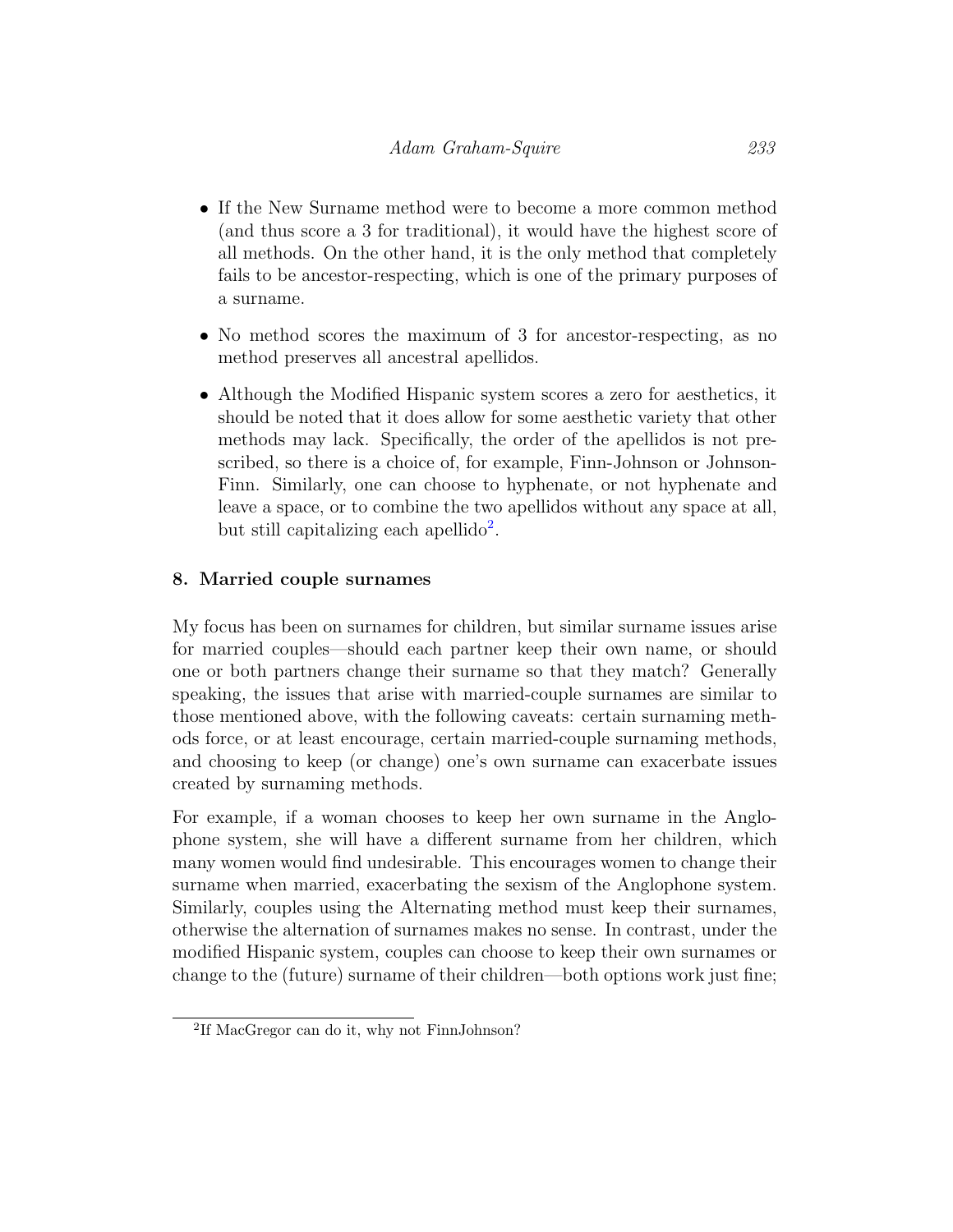it is just a question of the value the couple places on identifying with one's own name (and ancestors) versus having a nuclear family where everyone has the same surname.

#### 9. Conclusion

Impossibility theorems, by nature, inevitably eliminate the hope of an ideal option in a given situation. As such, one could view an impossibility theorem as depressing—but I do not. By removing the ideal as a possibility, we are free to discuss what qualities we hold most dear. Instead of being a deadend, the Surname Impossibility theorem opens up a potentially productive values-driven discussion, wherein each couple gets to decide what is most important to them. This may lead to some disagreement, but compromise is an important tool to learn, and never more important than when preparing to have a child. I have seen many versions of this play out amongst my friends and family. Many couples choose a single surname for their children, but then make an effort to link their child's lineage to the other side of the family tree through given and middle names. Other families I know were unable to agree on a surnaming method, and used it as a bargaining chip all children took the surname of one parent, but they all follow the religion of the other parent. Thus while the heritage of one parent does not show up in their children's surname, it is present in their lives in other important ways. As children grow, they also get to choose for themselves how they would like to present themselves. Whether it be Robert Zimmerman changing his name to Bob Dylan, or the many aesthetic benefits of being referred to as Prince, Madonna, or Snoop Dogg, as children age they can choose for themselves rather than be locked into decisions made by their parents.

My seven-year-old self would have scoffed at the surnaming decisions made by some of my friends, but armed with the Surname Impossibility Theorem (and hopefully a bit more humility than I had as a child) I can recognize their choices as simply different ways of expressing their values, which I respect. By taking a creative mathematical approach to a real-world dilemma, I was also able to come to terms with the necessarily unsatisfactory options for giving my children their surname. My wife and I opted for the modified Hispanic method when our children were born. For us, both equality and respecting ancestors were of paramount importance. My brother, on the other hand, could not abide losing any lineage connecting his children to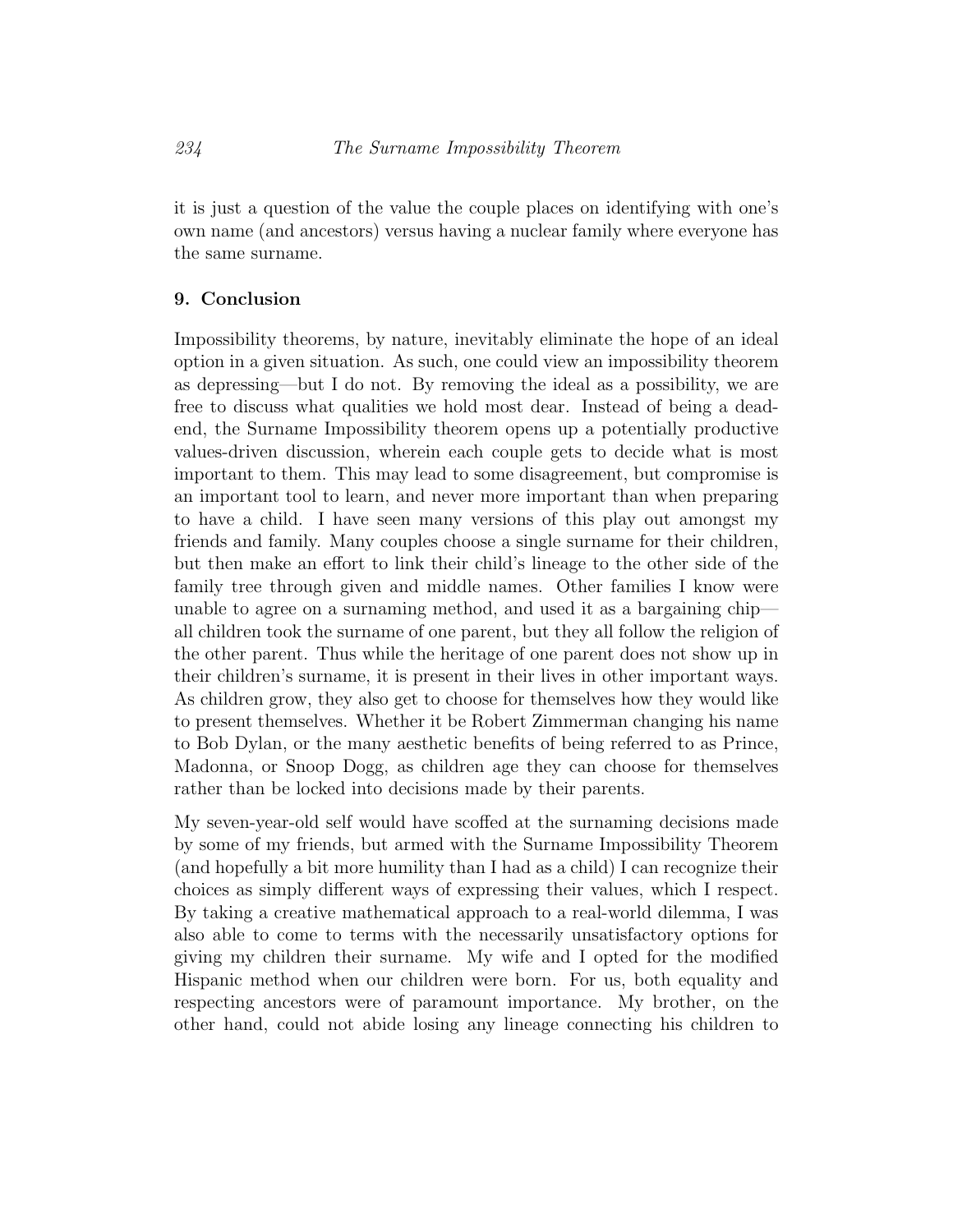their grandparents. In particular, his wife is the last child in her lineage, and her surname would be lost if not passed on. He and his wife chose to give their children her last name as a single surname, and have his hyphenated surname as the children's middle names. The Surname Impossibility Theorem puts these decisions in their proper context—not as differences to be argued about, but as a means to express our values and pass them on to the next generation as best we can.

This procedure is by no means limited to surnames, of course. Mathematical ideas and processes can creatively model many situations in the real world, if one is willing to give up a bit of mathematical precision to potentially elucidate useful truths. If nothing else, this kind of creative application of math reminds me of the many ambiguities inherent in human existence, and the wide variety of valid conclusions people make due to those ambiguities. One can only hope that recognizing the impossibility of the ideal can make us all more accepting of others' choices, which is to say, their values, in surnames and beyond.

#### References

- <span id="page-15-1"></span>[1] Boris Alexeev and Dustin Mixon, "An Impossibility Theorem for Gerrymandering," The American Mathematical Monthly, Volume 125 Issue 10 (2018), pages 878-884.
- <span id="page-15-0"></span>[2] Kenneth Arrow, "A Difficulty in the Concept of Social Welfare," The Journal of Political Economy, Volume 58 Number 4 (1950), pages 328-346; available at [https://www.jstor.org/stable/1828886?seq=1#](https://www.jstor.org/stable/1828886?seq=1#metadata_info_tab_contents) [metadata\\_info\\_tab\\_contents](https://www.jstor.org/stable/1828886?seq=1#metadata_info_tab_contents), accessed on December 3, 2019.
- <span id="page-15-2"></span>[3] Michel Balinski and Peyton Young, Fair Representation: Meeting the Ideal of One Man, One Vote, Yale University, New Haven CT, 1982.
- <span id="page-15-3"></span>[4] Mexican Last Names: Frequently Asked Questions; available at [https://](https://www.familysearch.org/blog/en/mexican-last-names/) [www.familysearch.org/blog/en/mexican-last-names/](https://www.familysearch.org/blog/en/mexican-last-names/), accessed on December 23, 2019.
- <span id="page-15-4"></span>[5] Colleen Nugent, "Children's surnames, moral dilemmas: Accounting for the Predominance of Fathers' Surnames for Children." Gender and Society, Volume  $24$  Number 4 (2010), pages 499–525; available at [https:](https://www.jstor.org/stable/25741194) [//www.jstor.org/stable/25741194](https://www.jstor.org/stable/25741194), accessed on December 24, 2019.